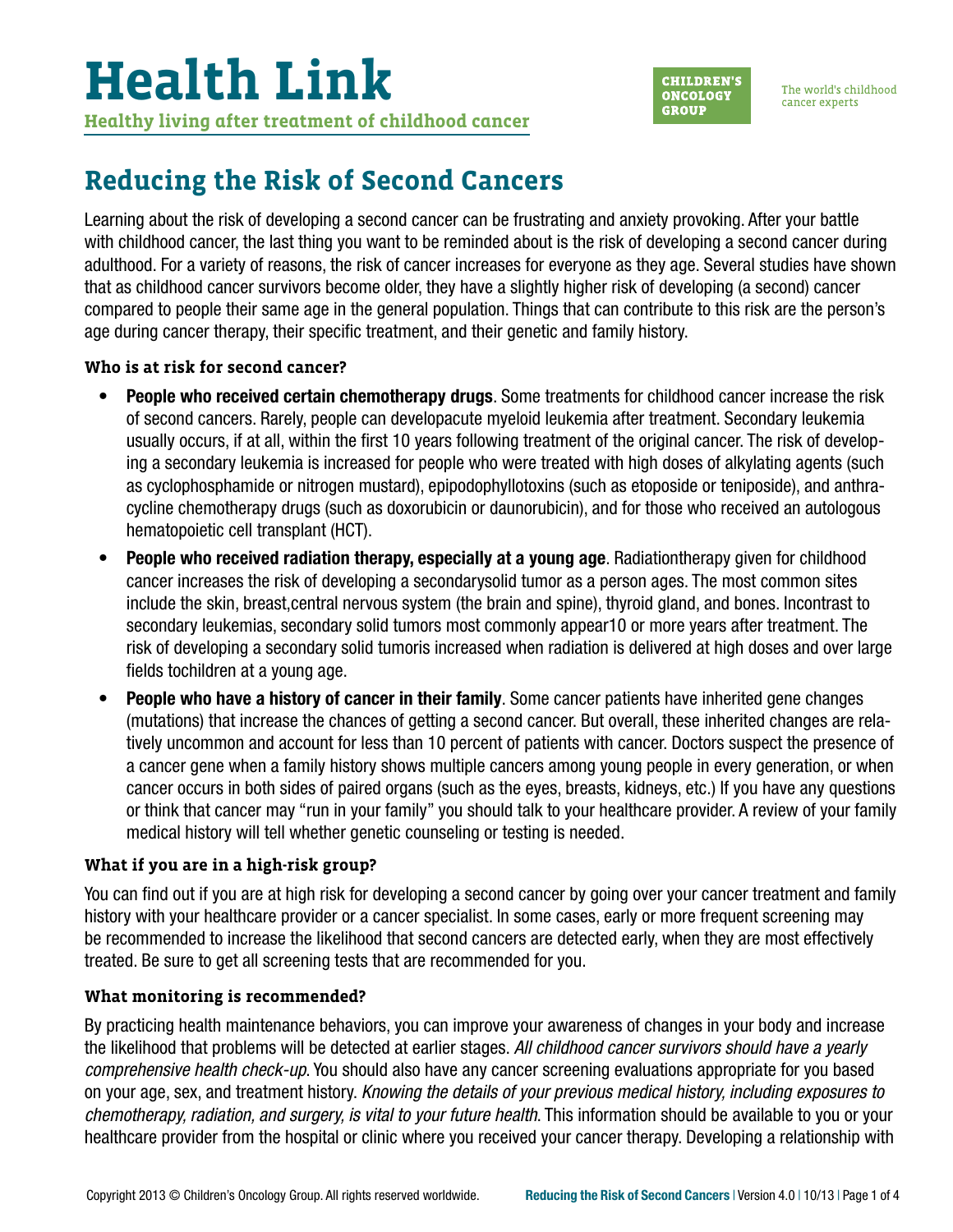# **Health Link Healthy living after treatment of childhood cancer**



The world's childhood cancer experts

a primary care provider who knows your cancer treatment history, risks of late complications, and recommended screening evaluations will improve the chances of catching problems at earlier, more treatable stages.

#### **What symptoms should I be alert for?**

Be sure to report any new or persistent symptoms to your healthcare provider promptly.

Types of symptoms that you should report include:

- Easy bruising or bleeding
- Paleness of the skin
- Excessive fatigue
- Bone pain
- Changes in moles
- Sores that do not heal
- Lumps
- Difficulty swallowing
- Changes in bowel habits
- Persistent abdominal pain
- Blood in the stools
- Blood in the urine
- Painful urination or defecation
- Persistent cough or hoarseness
- Shortness of breath
- Bloody sputum
- Discolored areas or sores in the mouth that do not heal
- Persistent headaches
- Vision changes
- Persistent early morning vomiting.

#### **What can I do to lower the risk of getting a second cancer?**

Avoid cancer-promoting habits. Survivors should not smoke or chew tobacco and should avoid exposure to secondhand smoke when at all possible. Because skin cancers are one of the most common second cancers after childhood cancer, especially for those treated with radiation therapy, you should take extra care to protect your skin from sun exposure. This includes regularly using sunscreen with sun protection factor (SPF) of 15 or more, wearing protective clothing, avoiding outdoor activities from 10 am to 2 pm when the sun's rays are most intense, and not tanning.

Drink alcohol only in moderation. Heavy drinkers, especially those who use tobacco, have a high risk of cancer of the mouth, throat, and esophagus. The risk of breast cancer may be increased in women who drink alcohol. Limiting the use of alcohol can reduce these cancer risks and decrease the chances of other alcohol-related problems, such as liver disease.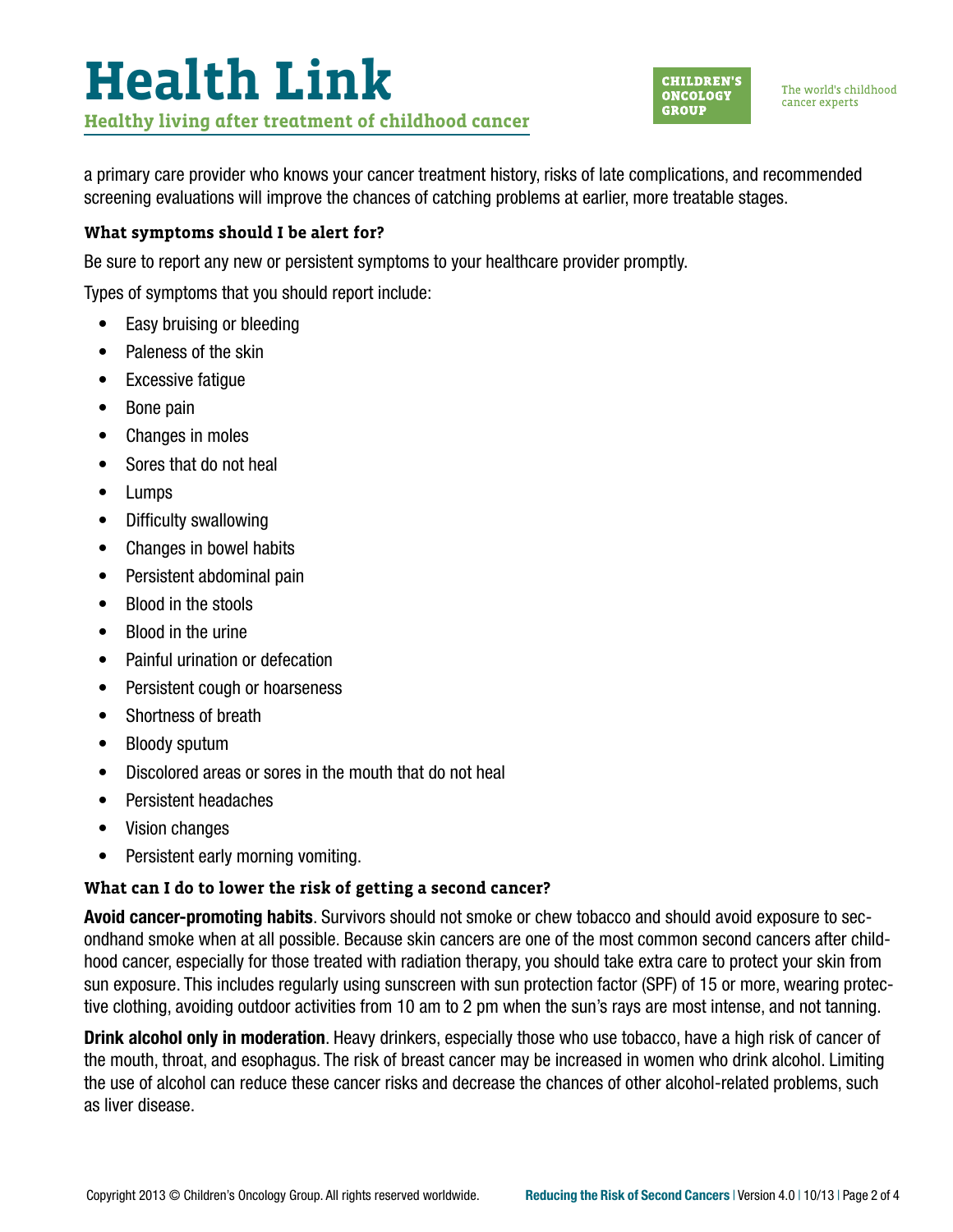## **Health Link Healthy living after treatment of childhood cancer**



The world's childhood cancer experts

Eat right. A high intake of dietary fat has been linked to the risk of several common adult cancers. People who eat high-fat diets have a greater risk of getting colon cancer; this may also be true for breast and prostate cancers. Highfat diets are also associated with obesity, heart disease, and other health problems. To reduce all of these risks, daily fat intake should be limited to 30% or less of your total calories.

Dietary fiber is found in whole grains, several types of vegetables, and certain fruits. Fiber reduces the time it takes for wastes to pass through the intestinal tract. High-fiber foods also tend to be low in fat.

Eating cruciferous vegetables also helps reduce cancer risk. Cruciferous vegetables include cabbage, brussel sprouts, broccoli, and cauliflower. Eating these vegetables is thought to protect against cancer by blocking the effects of cancer-causing chemicals in other foods. Cruciferous vegetables are also high in fiber and low in fat. These foods should be included frequently in the diet.

Some chemicals used to preserve foods are cancer-promoting (carcinogenic) in large quantities. Diets high in saltcured and pickled foods and lunchmeats that contain preservatives like nitrites can increase the risk of cancer in the stomach and esophagus. Some of these foods, especially lunchmeats, are also high in fat. Foods of this kind should be eaten rarely and in small portions.

Diets rich in vitamins C and A have been shown to reduce cancer risk in animal studies. People whose diets are rich in vitamin C appear less likely to get cancer, especially cancer of the stomach and esophagus. The best way to get these nutrients is to eat lots of fresh fruits and vegetables. Citrus fruits, melons, cruciferous vegetables, and greens are high in vitamin C. Good sources of vitamin A are dark green and deep yellow vegetables and certain fruits. If your diet is low in vitamins, a vitamin supplement may help, but avoid extra high doses, since these can cause serious side effects.

Get vaccinated. Certain cancers are associated with preventable infections. Two of the most common are hepatitis B and human papillomavirus (HPV). Vaccines are now available to protect against these cancer-causing viruses. Check with your health care provider to determine if either of these vaccines is recommended for you.

Start today by taking time to review your health habits, and practice healthy behaviors that will help keep your risk of second cancers to a minimum.

Written by Melissa M. Hudson, MD; and Allison Hester, RN, MSN, CPNP, Arkansas Children's Hospital, Little Rock, AR. Portions adapted from *CCSS Newsletter*, Fall 1999 and Winter 2001, used with permission.

Reviewed by Smita Bhatia, MD, MPH; Debra Friedman, MD; Fran Wiley, RN, MN; and Jill Meredith RN, BSN, OCN®.

#### **Additional health information for childhood cancer survivors is available at**  *[www.survivorshipguidelines.org](http://www.survivorshipguidelines.org)*

Note: Throughout this *Health Links* series, the term "childhood cancer" is used to designate pediatric cancers that may occur during childhood, adolescence, or young adulthood. Health Links are designed to provide health information for survivors of pediatric cancer, regardless of whether the cancer occurred during childhood, adolescence, or young adulthood.

#### Disclaimer and Notice of Proprietary Rights

Introduction to Late Effects Guidelines and Health Links: *The Long-Term Follow-Up Guidelines for Survivors of Childhood, Adolescent, and Young Adult Cancers* and accompanying *Health*  Links were developed by the Children's Oncology Group as a collaborative effort of the Late Effects Committee and Nursing Discipline and are maintained and updated by the Children's Oncology Group's Long-Term Follow-Up Guidelines Core Committee and its associated Task Forces.

To cancer patients (if children, their parents or legal quardians): Please seek the advice of a physician or other qualified health provider with any questions you may have regarding a medical condition and do not rely on the Informational Content. The Children's Oncology Group is a research organization and does not provide individualized medical care or treatment.

To physicians and other healthcare providers: The Informational Content is not intended to replace your independent clinical judgment, medical advice, or to exclude other legitimate